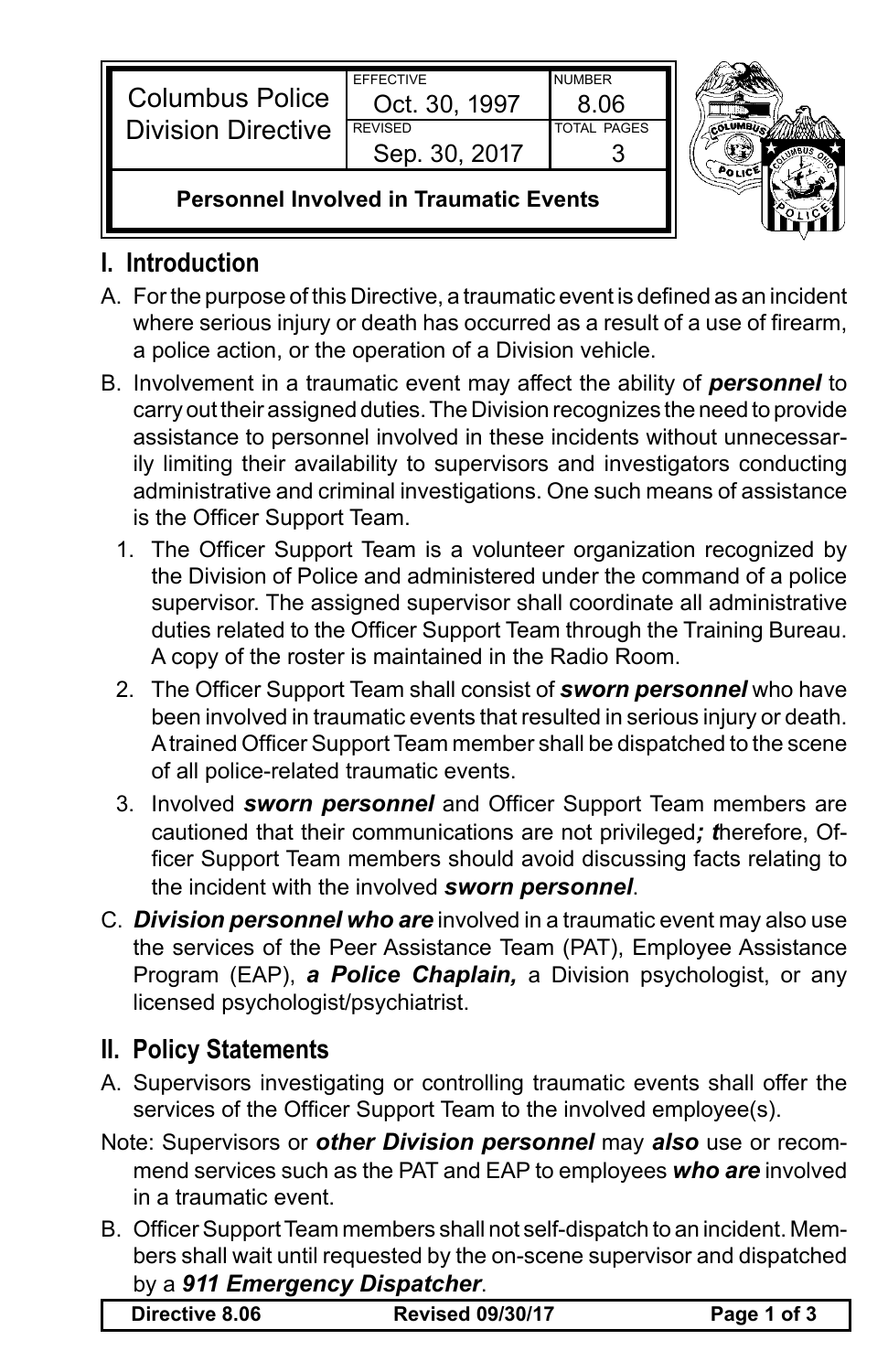- C. An employee directly involved in a traumatic event shall be temporarily placed on administrative leave for three to five working days and shall remain on leave until completion of a review of the incident by *his or her* bureau commander/manager.
- Note: Any leave beyond five days shall require the Chief of Police or his or her designee's approval.
	- 1. As part of the incident review, the bureau commander/manager shall confer with the Firearms/Police-Involved Death Review Board Chairperson, the Accident Investigation Unit Sergeant, the Internal Affairs Bureau Commander, and/or the Homicide/Assault Section investigator assigned to the incident to determine the likelihood of criminal or departmental charges being filed.
	- Note: Civilian managers shall consult with their deputy chief before rendering a decision.
	- 2. Upon deciding to approve a return to regular duty, the bureau commander/ manager shall talk to the involved employee and the chain of command.
	- Note: Civilian managers shall consult with their deputy chief before rendering a decision.
	- 3. The bureau commander/manager's decision to allow the involved employee(s) to return to regular duty is not the final adjudication of the incident, but only an administrative decision to allow *the* employee*(s)* to return to regular duty while the incident is investigated.
- D. The employee(s) directly involved shall attend a minimum of one counseling session with a licensed psychologist before returning to work. The *employee*'s bureau commander/manager is responsible for ensuring the required counseling session is scheduled through the Employee Benefits Unit and completed.
- E. Any employees indirectly involved and feeling the need to obtain counseling are strongly encouraged to do so.

## **III. Procedures**

- A. Officer Support Team member dispatched to a scene involving death or serious injury
	- 1. Report to the outer perimeter of the scene and contact the supervisor in charge.
	- 2. Request to see the involved employee(s).
	- 3. Provide only moral support to involved employee(s). Do not interfere with the investigation.
	- 4. Request to accompany the involved employee(s) when he or she is transported to headquarters *or another location*.
	- Note: The involved employee(s) may be transported from the scene by an Officer Support Team member, but only with the approval of the supervisor in charge of the investigation.